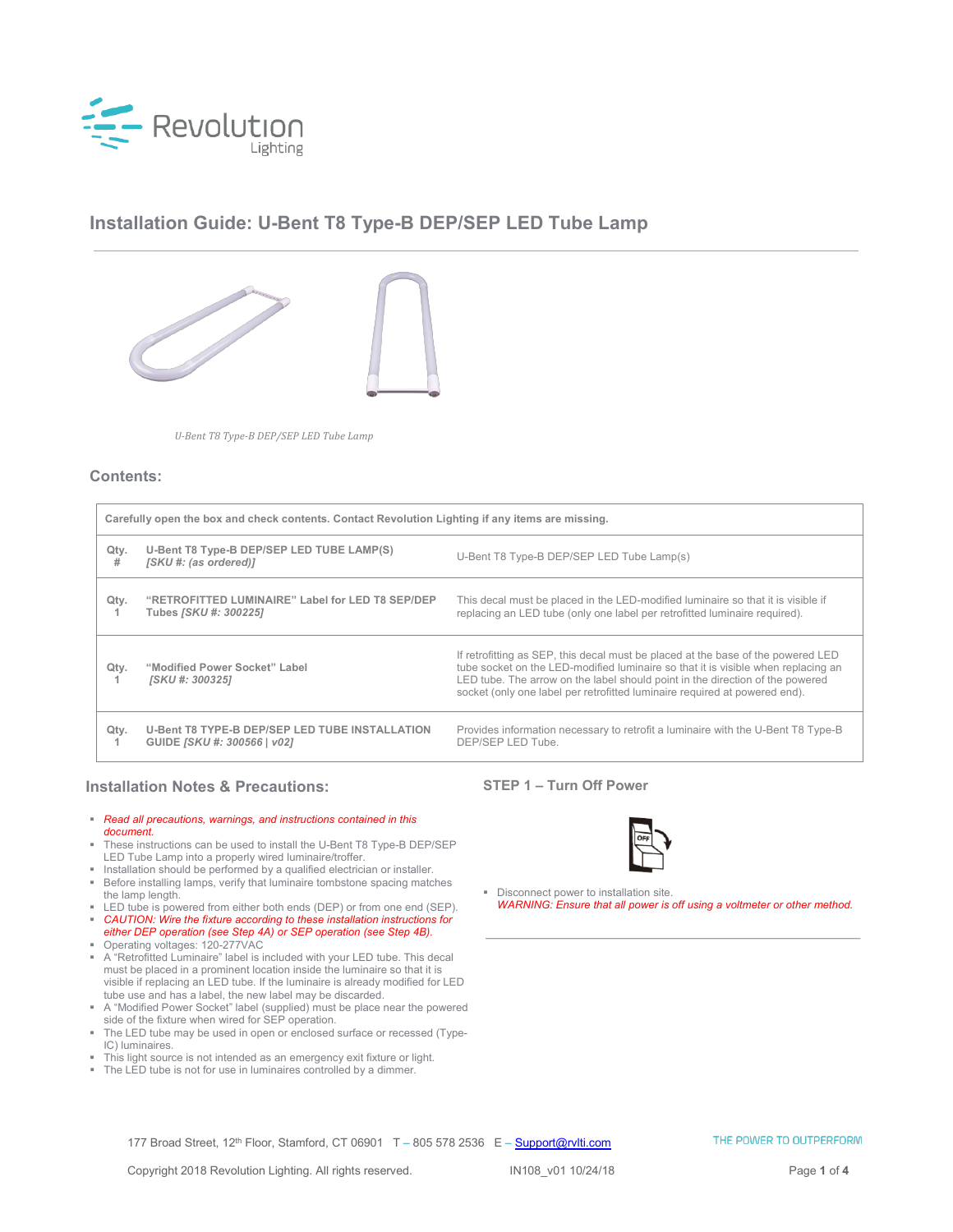

### **STEP 2 – Prepare Fixture for Retrofit**

- Remove troffer lens, if present.
- Remove existing fluorescent or LED tube lamps by rotating one quarter turn and sliding each lamp out. Dispose of fluorescent lamps per job/company site rules and regulations.
- Remove ballast cover. (Cover may be secured with screws or tabs.)

### **STEP 3—Bypass Ballast**



 Cut all ballast wires as close to ballast as possible, then choose one of the following two options:

- Unscrew screw(s) and remove ballast from luminaire, then reinsert original screw(s) into ballast mounting hole(s).

**OR**

- Abandon and leave ballast in its original mounting location.

- Remove lamp-holder (socket/tombstone) covers from both ends of luminaire. (Covers may be secured with screws or tabs.)
- *Proceed next to Step 4A for DEP wiring or Step 4B for SEP wiring.*

#### **STEP 4A – Wiring for DEP Operation**

*DEP Tombstone Socket Connections (120-277VAC)*



 Ensure that lamp sockets in the fixture are wired according to the above diagram labeled "DEP Tombstone Socket Connections," which depicts a double-end-power configuration with the hot wire connected to both contacts of one (either) socket and the neutral wire connected to both contacts of the other socket. (In this diagram, 'N' is neutral; 'L' is hot.)



*DEP Wiring Configuration #1: Externally Shunted Tombstones (Recommended)*



*DEP Wiring Configuration #2: Internally Shunted Tombstones*

 *NOTE: When wired for DEP operation, these LED tube lamps will work with either shunted or non-shunted tombstone sockets. However, the recommended arrangement is to use non-shunted sockets that are externally shunted as shown in Wiring Configuration #1. (See Before & After wiring diagrams*.)

- *NOTE: If only one wire connection is made to a non-shunted socket, it must be made to the contact for the tube-lamp pin labeled "N". Use Wiring Configuration #1 to ensure functionality for all installed tube positions.*
- After checking the socket wiring, cut and strip approximately  $\frac{1}{2}$  in. of insulation from the free ends of the wires coming from the tombstone sockets.
- Splice the hot (black) and neutral (white) incoming power leads to all corresponding hot and neutral wires from the sockets using the appropriate wire nuts.
- Secure all fasteners, clips and wires (use electrical tape if necessary) and reinstall socket covers at both ends of troffer.
- Apply supplied label SKU #300225. If necessary, clean area where the label will be placed before affixing the self-adhesive label. Ensure that the label will not be covered by any cover pieces, trim, or other items

#### **STEP 4B – Wiring for SEP Operation**



*SEP Non-Shunted Tombstone Socket Connections (120-277VAC)*

- *WARNING: When wired for SEP operation, these LED tube lamps work ONLY with non-shunted tombstone sockets. Do not use shunted sockets.*
- Remove existing shunted tombstone sockets, if present, and replace them with non-shunted push-in sockets. (Non-shunted tombstone sockets are typically used with programmed-start ballasts.)
- Ensure that all lamp sockets in the fixture are wired according to diagrams above, which depict a single-end-power (SEP) wiring configuration using non-shunted sockets.
- In a retrofitted SEP 2' x 2' U-bent retrofit troffer, only two of the four bi-pin sockets will have connections, as shown in the above wiring diagram. *NOTE: Do not make any electrical connections to the other (non-powered) bi-pin sockets.*
- After checking the socket wiring, cut and strip approximately ½ in. of insulation from the free ends of the wires leading to the tombstone sockets.
- Using appropriate wire nuts, splice the hot (black) and neutral (white) incoming power leads to the corresponding socket wires, as shown. *IMPORTANT: Make sure that each powered bi-pin socket is wired so that*
- *the hot (black) and neutral (white) wires connect to the live end cap of the tube lamp when installed. (The live end cap is on the side of the lamp with the product label.) The product label must face upward when installed in the luminaire.*
- Secure all fasteners, clips, and wires (use electrical tape if necessary) and reinstall socket covers at both ends of troffer.
- Apply supplied label SKU #300325 with arrow pointing to a powered troffer socket, indicating modified power sockets. Also apply supplied label SKU #300225. If necessary, clean area where the label will be placed before affixing the self-adhesive label. Ensure that the label will not be covered by any cover pieces, trim, or other items.

177 Broad Street, 12<sup>th</sup> Floor, Stamford, CT 06901 T - 805 578 2536 E - [Support@rvlti.com](mailto:Support@rvlti.com)

Copyright 2018 Revolution Lighting. All rights reserved. IN108\_v01 10/24/18 Page **2** of **4**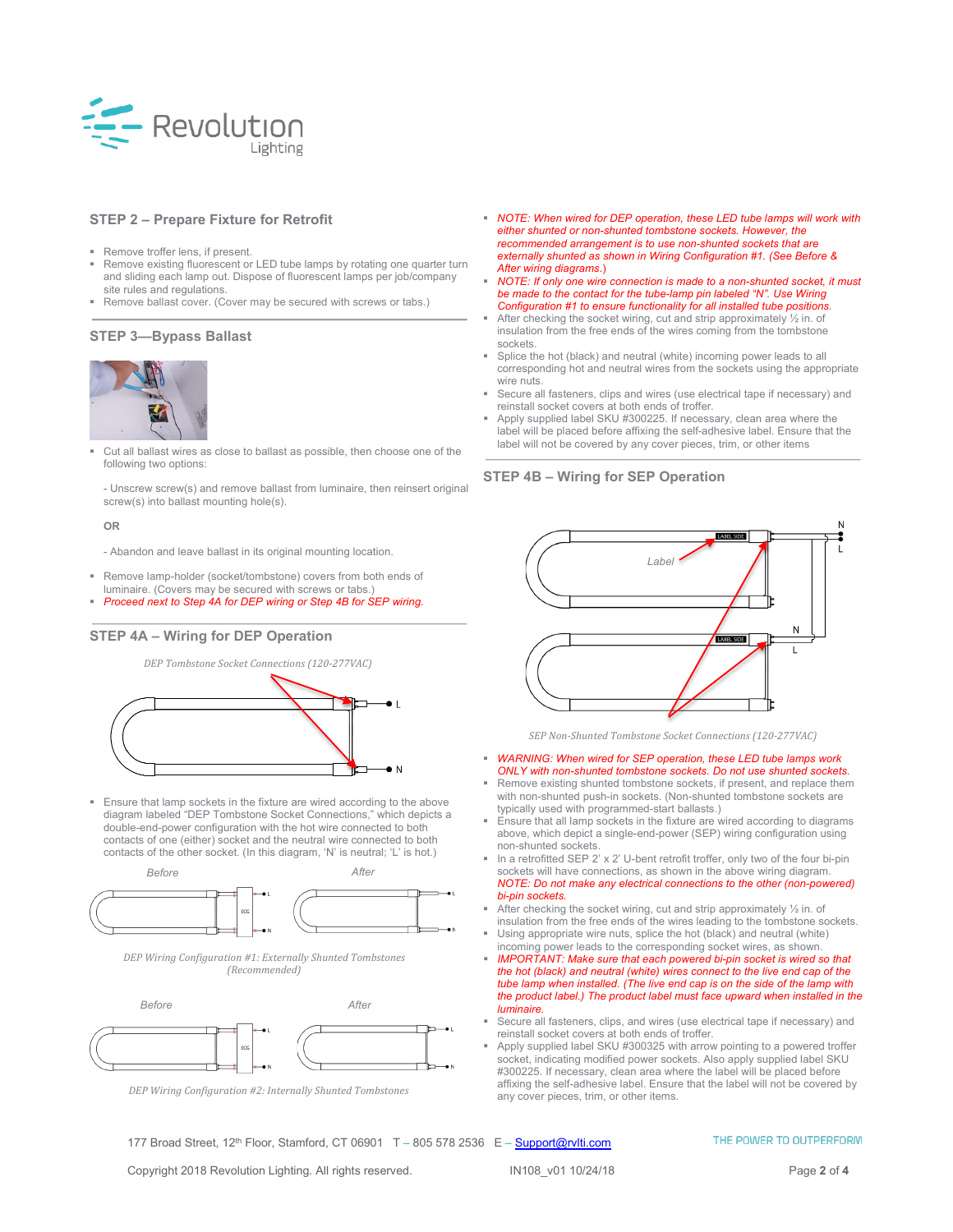

## **STEP 5 – Insert LED Tube Lamps, etc.**

- Before installing tube, check that the tube label is facing inward/upward
- toward the back/top of the luminaire housing. Secure each new LED U-bent tube by snapping bi-pins into tombstone
- sockets and securing the tube with support clips, if present. Repeat above step for all LED tube lamps.
- **Replace ballast cover.**
- Replace troffer lens, if present.

#### **STEP 6 – Turn On Power**



Switch power back on.

177 Broad Street, 12<sup>th</sup> Floor, Stamford, CT 06901 T - 805 578 2536 E - **[Support@rvlti.com](mailto:Support@rvlti.com)**